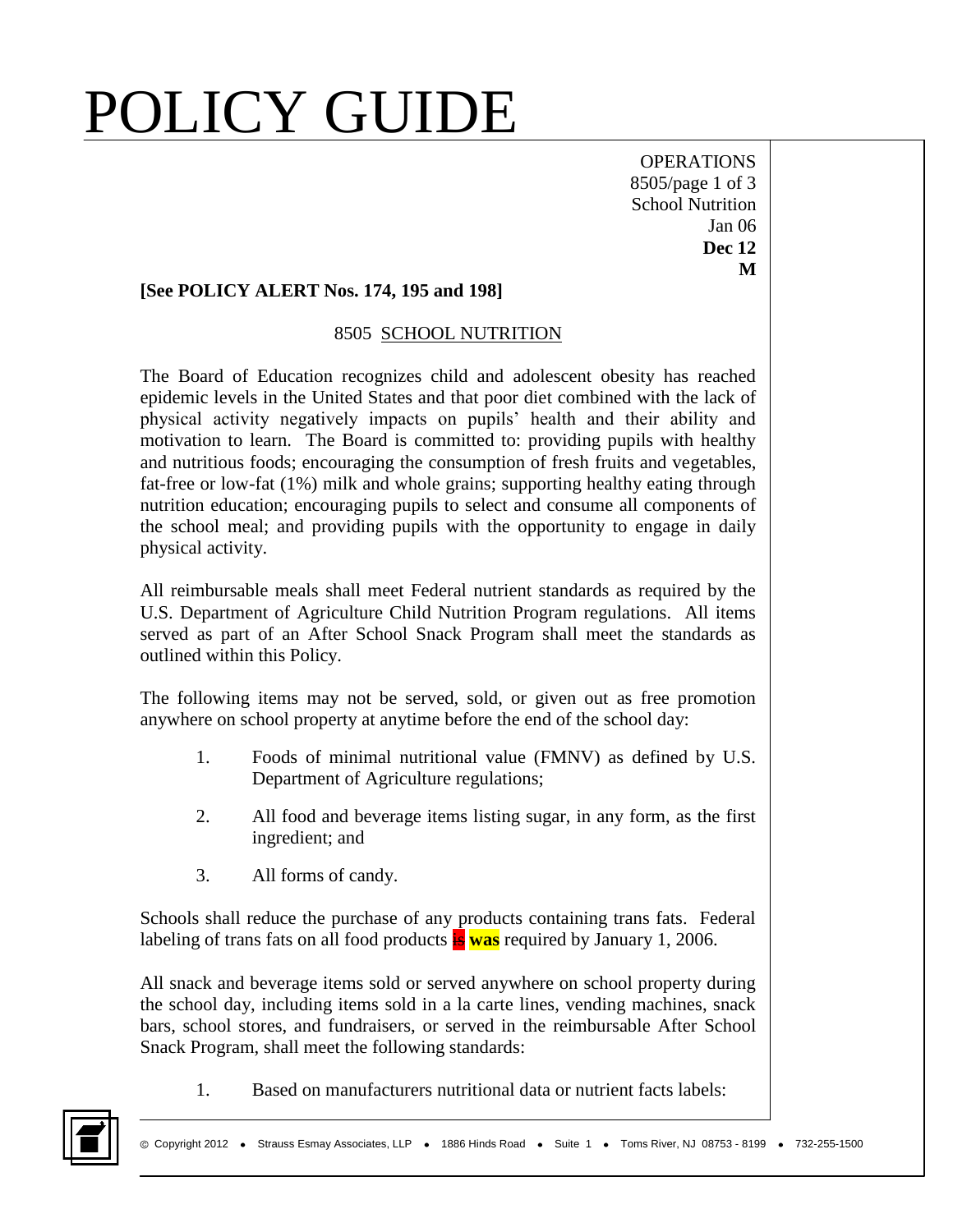# POLICY GUIDE

OPERATIONS 8505/page 2 of 3 School Nutrition

- a. No more than eight grams of total fat per serving, with the exception of nuts and seeds.
- b. No more than two grams of saturated fat per serving.
- 2. All beverages shall not exceed 12 ounces, with the following exceptions:
	- a. Water.
	- b. Milk.

Schools shall make potable water available to children at no charge in the place where lunch meals are served during the meal service. Schools may offer water pitchers with cups on tables and/or make potable water available for pupils to fill their own cups or water bottles by means of a water faucet or water fountain that is available without restriction in or near the location meals are served. A faucet or fountain outside the cafeteria is acceptable as long as pupils can request and receive permission to access the faucet or fountain.

Schools may not serve any whole milk or any reduced fat milk (2%). Schools may only serve fat-free milk, low-fat (1%) milk, fat free or low fat lactose reduced/lactose free milk, fat-free or low-fat buttermilk, or acidified milk or fatfree or low-fat acidified milk. Schools must offer at least two choices of these milks. **Fat-free milk may be flavored or unflavored while low fat (1%) milk must be unflavored.** These approved milk products may be either white or flavored milk varieties. All milk products must be pasteurized fluid milk that meets the State and local standards, as currently required in 7 CFR Part  $210.10(m)(1)(ii)$ .

In elementary schools, 100% of all beverages offered shall be milk, water, or 100% fruit or vegetable juices.

In middle and high schools, at least 60% of all beverages offered, other than milk and water, shall be 100% fruit or vegetable juices. No more than 40% of all ice cream/frozen desserts shall be allowed to exceed the standards in this Policy for sugar, fat, and saturated fat.